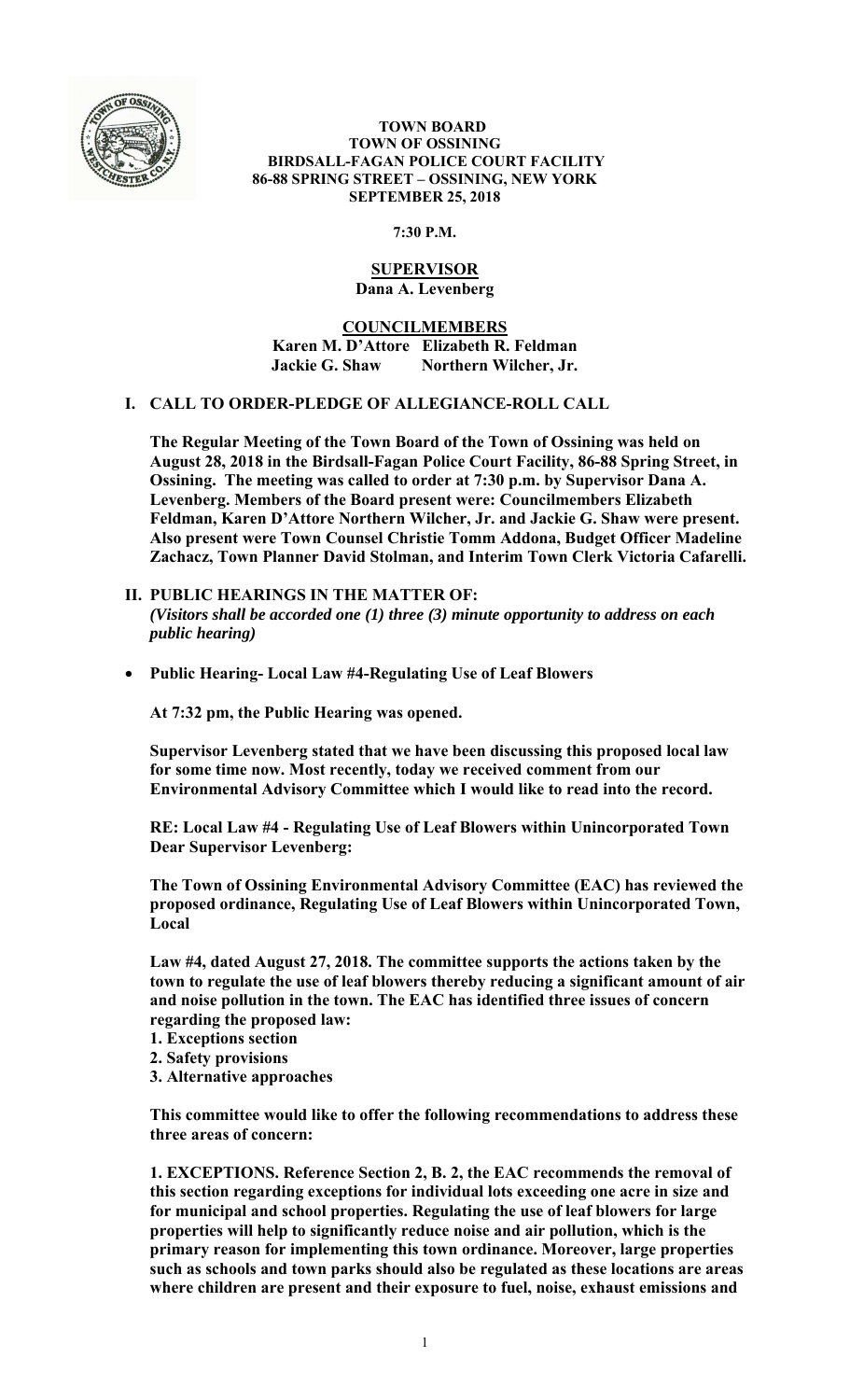**dust pollution may be significantly reduced. The Town has the opportunity to lead by example. It was mentioned at the Town Board Meeting on August 28th that the Town utilizes mulch mowers, which further supports a town leadership role. The EAC encourages the town to continue to take a proactive stance to minimize leaf blowing pollution.** 

**The Town of Ossining Environmental Advisory Committee** 

**2. SAFETY. We suggest that a clause be added stating that leaf blowers may be used for safety reasons during prohibited times (i.e. all year round) for the purpose to clear driveways and walkways.** 

**3. ALTERNATIVE APPROACHES. The EAC also suggests additional wording to the regulation to encourage the use of mulch mowers, grass catchers, traditional brooms and rakes, as well as any other safe, pollution-free gardening tools to offset the restrictions on leaf blowers.** 

**We thank you for this opportunity to comment and advise the Town Board on this proposed environmental legislation.** 

**Yours truly, Mitzi Elkes Chairperson, Environmental Advisory Committee Cc: Members of the EAC** 

**Donna Sharrett Morningside Drive submitted the following statement regarding the Leaf Blower legislation:** 

**I leave the Leaf Blower Public Hearings with a heavy heart. In a matter of a few decades, a flash in the timeline of humanity, the American society at large has become addicted to the goal of sterile landscapes heavily dependent on chemicals and leaf blowers.** 

**It is beyond belief that limiting leaf blowers during the 4 months when they are least needed should be so difficult and so contested.** 

**Non-toxic (leaf blower free) lawn care brochure from Cornell: https://ecommons.cornell.edu/bitstream/handle/1813/43857/lawn-care-no-pesticides-NYSIPM.pdf?sequence=1** 

**Early this morning a monarch butterfly emerged on the back wall of our house. Ken and I have created a chemical & leaf blower-free native wildlife refuge here (replete with acorns) for which we have been richly rewarded. For the beautiful new monarch I can only hope that he finds along his journey south enough non-toxic landscapes rich with fall blooming nectar plants to sustain him. Actually, this is his only hope.** 

**My comments from last night's leaf blower public hearing:** 

**It is not reasonable to impose the ban to certain residents and/or entities and not others. I am strongly opposed to the exemptions as currently listed # 130-7.1.B.(2), and ask the board to consider changing this to: "This provision does not apply to cemeteries or to the clean-up of any impervious surface areas when leaf blowers are used at half speed."** 

**What are the negative impacts of leaf blowers:** 

**1. one half hour use of a 2-stroke engine leaf blower produces the same hydrocarbon emissions as driving a Ford F-150 pickup truck 3,887 miles. Using a leaf blower for 5 minutes is equal to driving that same truck 648 miles – the distance to Wilmington NC.**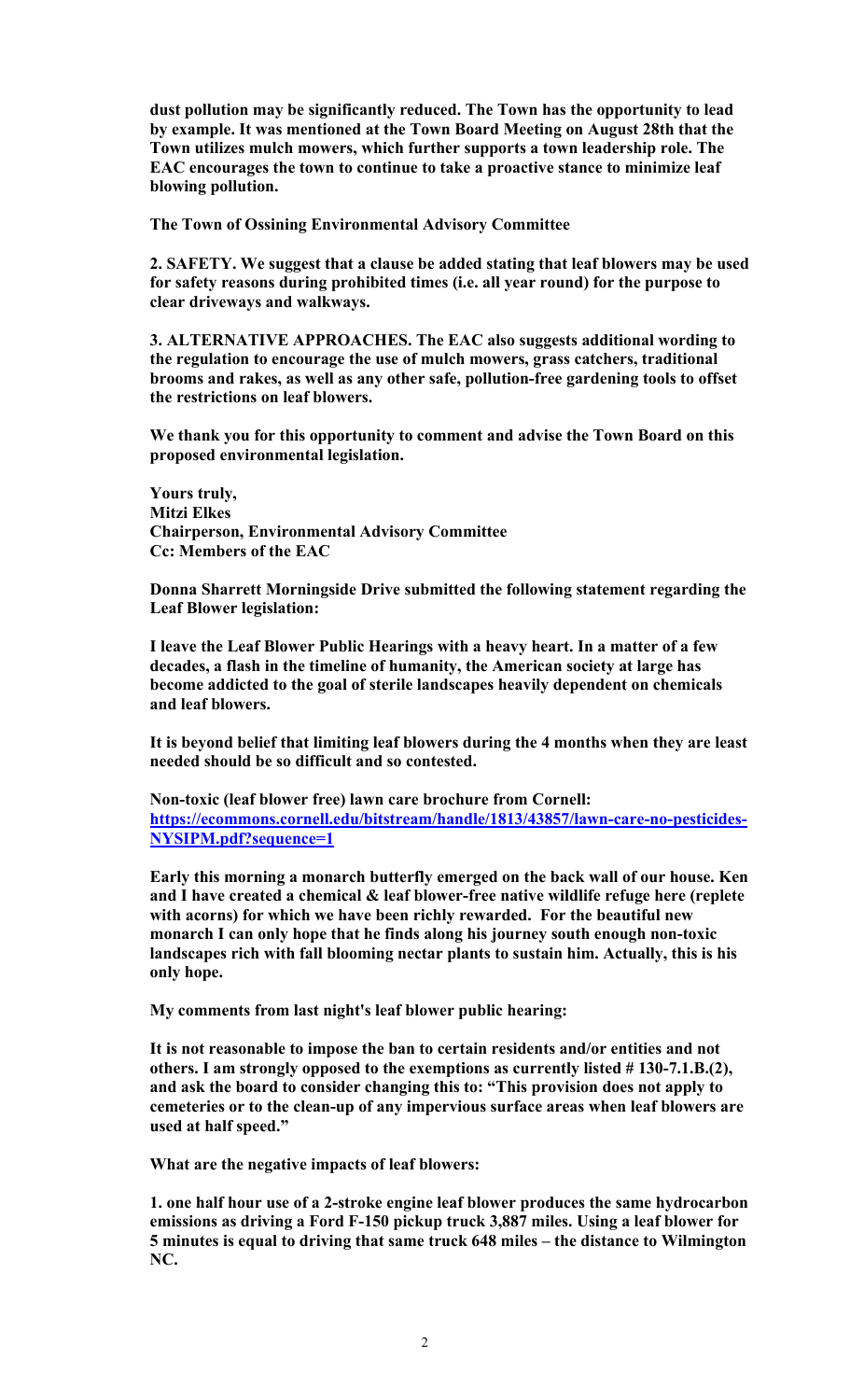**2. Breathing the high levels of hydrocarbons, and pesticides, fertilizers, animal droppings and whatever else is blown into the air by leaf blowers is hazardous.** 

**3. Leaf blowers, which have a velocity of up to 165 MPH, blow away essential organic matter from the soil surface and leads to soil compaction which facilitates stormwater runoff negatively impacting our Waterways and river.** 

**Grass clippings and ground leaves left in place provide nutrients, and creates more resilient and drought tolerant lawns. Mulch mowing during leaf season would save tax dollars. How much money is spend on leaf collection and carting?** 

**The big picture: Long term human existence is in part compromised by the fallacy that our properties need to be cleaned to the point of irreversible damage to our environment and our health.** 

**The NYS extension soil scientist who is studying Ken and my lawn, flew to the Carolinas yesterday to assist with livestock composting. Millions of livestock died during Hurricane Florence. It is perhaps unknowable how many pets and wildlife also died during that storm, a storm intensified in size and duration by rising sea levels and warming ocean temperatures as a direct result of climate change. It is imperative that we make immediate, substantial changes that will reduce our contribution to climate change. Limiting leaf blower usage is a meaningful, responsible measure towards this goal.** 

**Thank you for considering my comments and for your careful deliberation on this matter.** 

**Donna Sharrett** 

**Cc: Mitzi Elkes, Chairperson EAC Suzi Ross, Chairperson Green Ossining**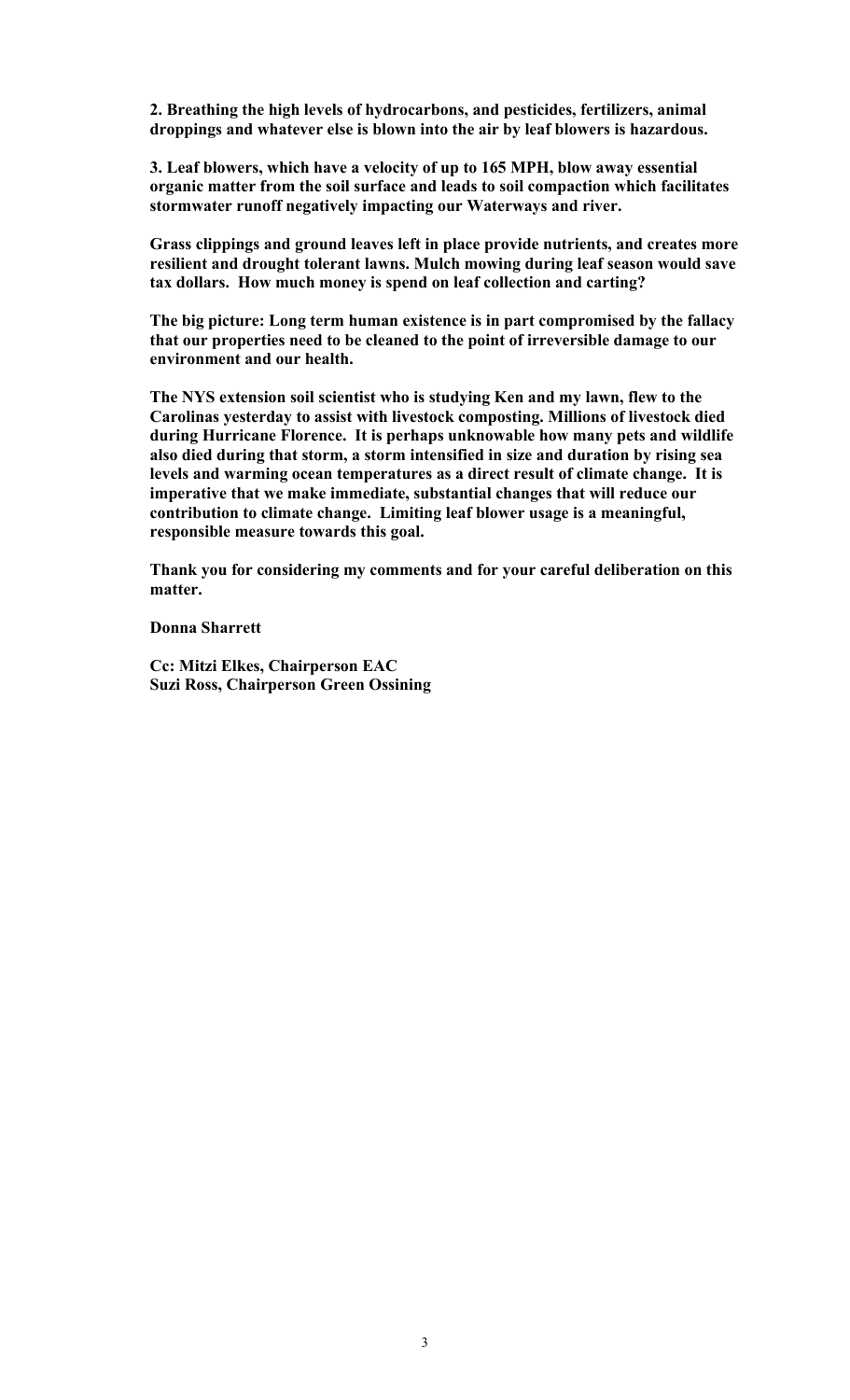

**Mitzi Elkes submitted the following letter into the record:** 

**September 23, 2018 Dana Levenberg, Supervisor Town of Ossining 16 Croton Avenue Ossining, New York 10562** 

**Judy Carton Hudson Watch Drive discussed the time period of when leaves fall and submitted the following picture.**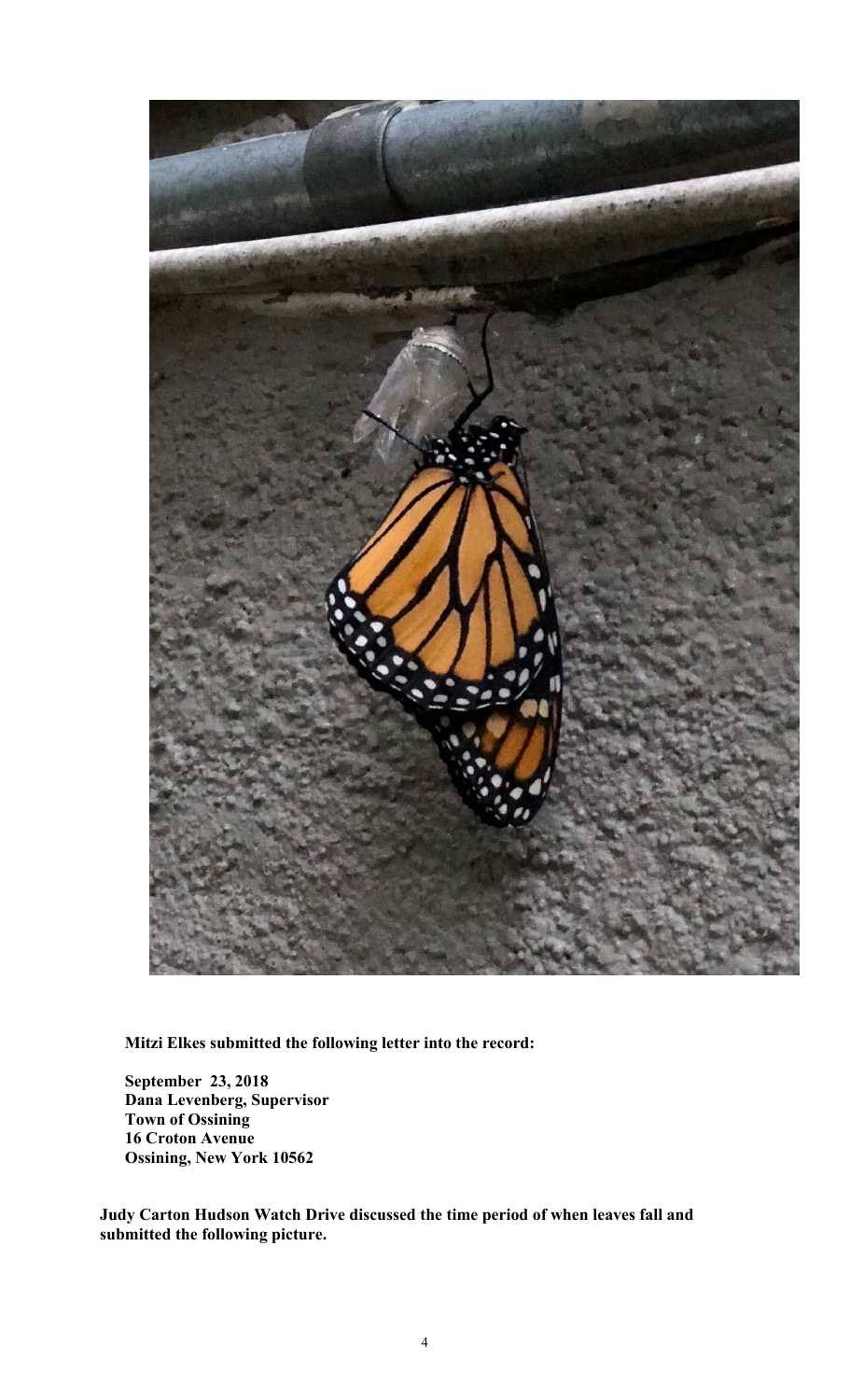

**Ken Kamber Morningside Drive discussed how he uses a mulching mower that he purchased on at Ossining Lawn Mower.** 

Hudson Watch<br>Sept 18, 2018

pamelo sont

**A. Rodriguez Morningside Drive also discussed her purchase of a mulch mower.** 

**Alex Valone Ossining resident explained that he uses the backpack blowers to apply pesticides on customer's lawns. Mr. Valone does not feel that technology has not caught up to this law.** 

**Marco Gonsalvez McCarthy Drive owner of a large landscaping business. Mr. Gonsalvez explained that he uses the backpack blowers for the pesticides and would like to know how he can apply the pesticides that kill ticks and prevent people from getting lymes disease.** 

**Susie Ross representing Green Ossining explained that climate change is real and is caused by human activity. Ms. Ross provide a heavy carbon foot print. Green Ossining is in favor of this legislation and would like it passed. They are major air and noise palutten. Ms. Ross asked the Board to pass this legislation** 

**Supervisor Levenberg questioned if green Ossining have an opinion on blowing of pesticides?** 

**Ms. Ross Feels that there is a need for this in some cases but feels that there are other fertilizers that can be used to deal with these issues.**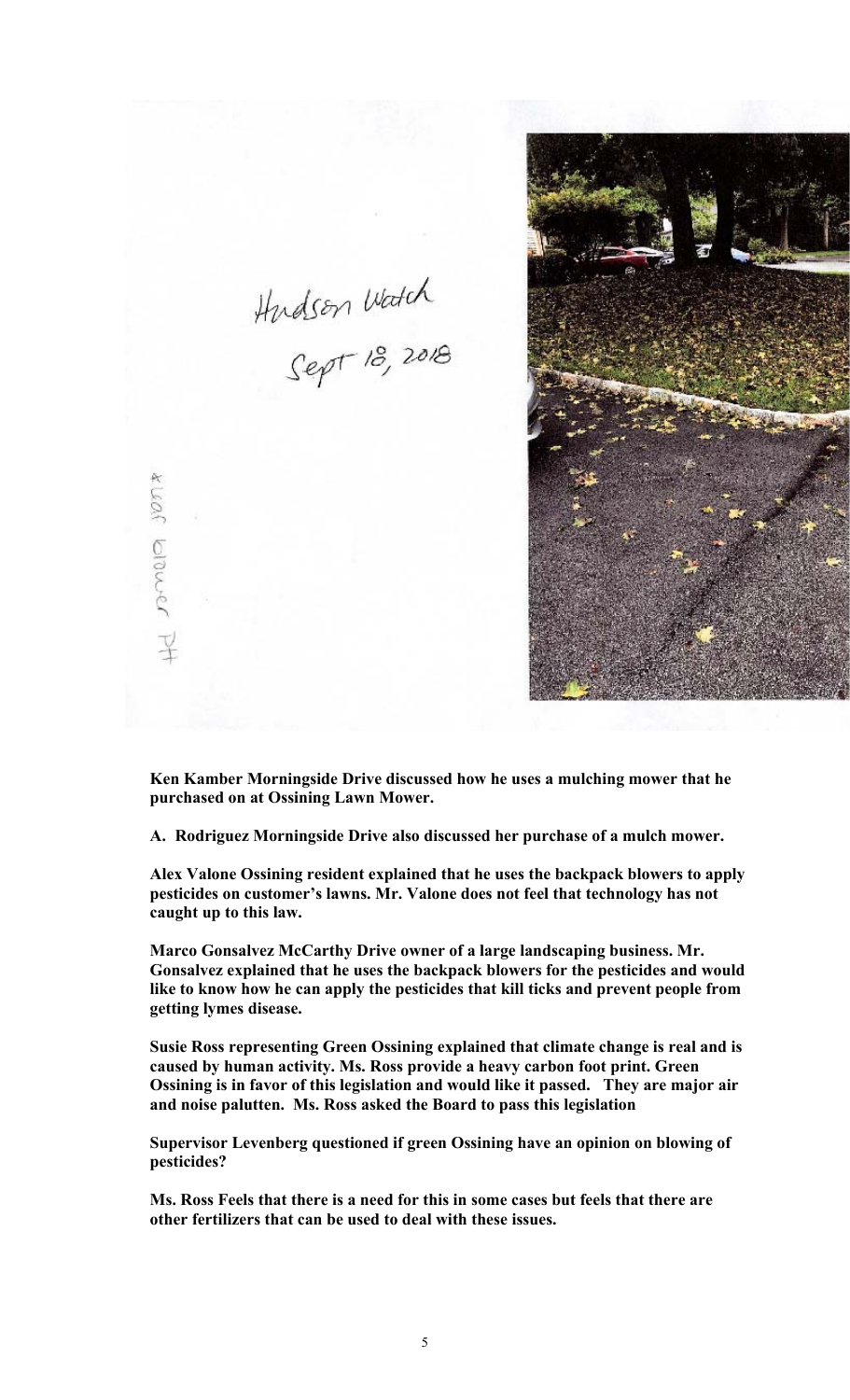**At 7:52 p.m., Councilmember D'Attore moved and it was seconded by Councilmember Feldman that the Public Hearing be adjourned to October 23, 2018.** 

**Public Hearing- Local Law #5-Accessory Apartments** 

**At 7:52 pm, the Public Hearing was opened.** 

**Supervisor Levenberg stated that we posted the new draft of this local law over a week ago. We had held this open because, while no one has come forward recently, we wanted to make sure if anyone was away over the summer, they had a chance to comment, and also to comment on the revisions which took into account some of the input we had received to date.** 

**At 7:53 p.m., Councilmember Feldman moved and it was seconded by Councilmember Wilcher that the Public Hearing be adjourned to October 23, 2018.** 

**Public Hearing- Local Law #6-Solar Energy** 

**At 7:54 pm, the Public Hearing was opened.** 

**Supervisor Levenberg stated that we have been considering a new local law which would streamline the application process for solar permitting for three different types of solar installations, those mounted on roof tops, free standing or ground mounted, and larger solar farms (also ground mounted.) Some of us have had an opportunity to see a larger scale ground mounted installation in neighboring Yorktown which might be helpful to inform our decision making. I am not sure which board members were able to attend, but I did go. We would like to open up the public hearing at this time to see if there are any additional comments from the public on this proposed solar energy local law. Our planner, David Stolman from FP Clark, is here tonight in case we need to clarify anything and also to help with our work session discussion later in the meeting.** 

**Donna Sharrett Morningside Drive commented on Local Law #6-Solar Energy and discussed the set back and every resident should be treated the same and we should have respect for the neighbors.** 

**Ken Kamber Morningside Drive feels that a solar farm would impact other people.** 

**At 8:06 p.m., Councilmember Wilcher moved and it was seconded by Councilmember Feldman that the Public Hearing be adjourned to October 9, 2018.** 

**III.Special Presentation** 

**Eagle Scout Ryan Salyer, Cedar Lane Park Steps Project** 

**Supervisor Levenberg thanked Ryan for coming to the board once again. Ryan has met at the site a number of times with Mario Velardo, parks foreman, John Hamilton, Building Inspector, and myself. Please share with the Town Board the progress you made and the plans you have to implement the repair to the Cedar Lane Park Steps that would be used for people going from the parking lot near the football field to the pavilion or the bathrooms.** 

**Ryan advised the Board that he has raised about \$5,000 for this project. Ryan reviewed the project with the Board and provided the following:**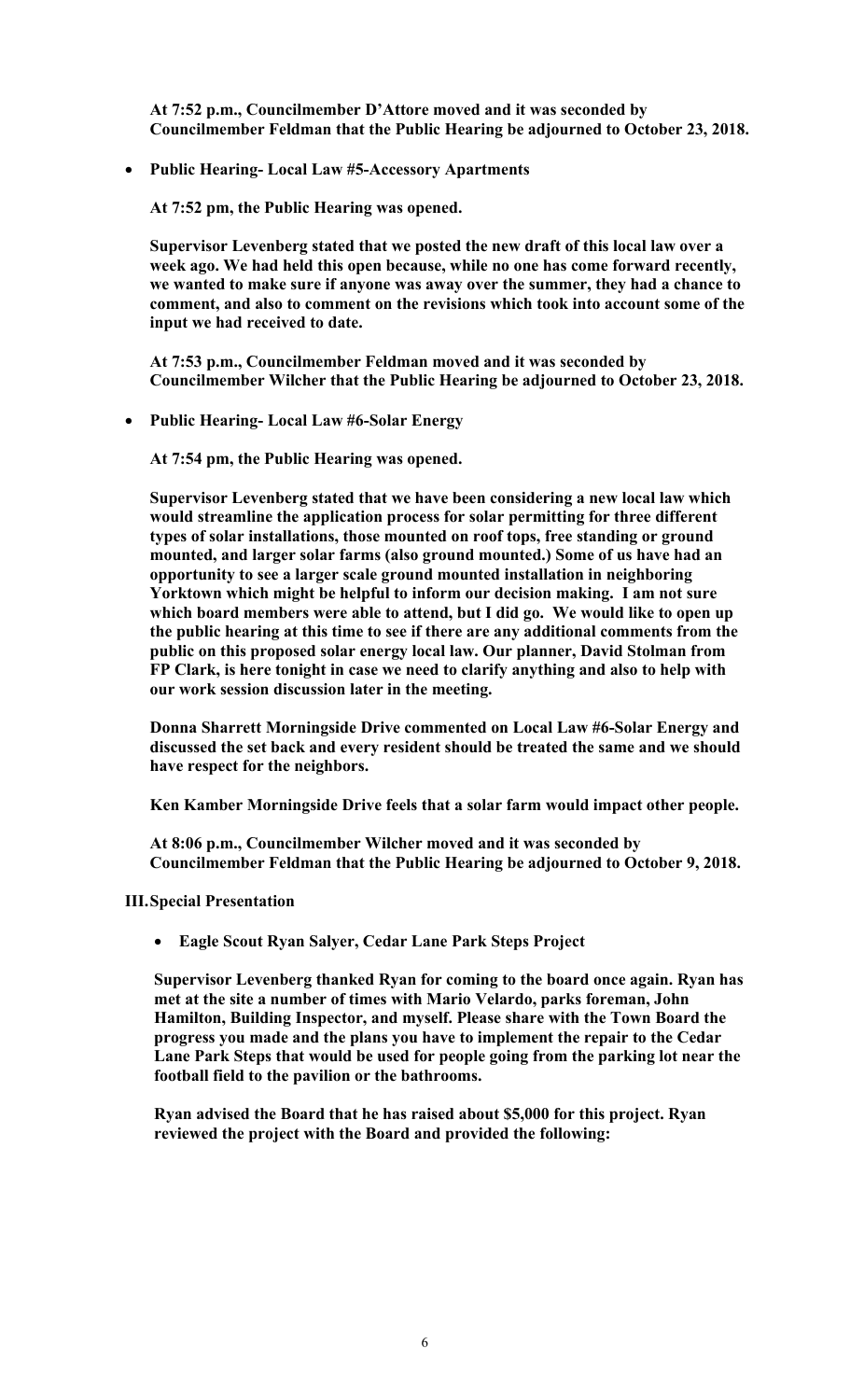Day 1: remove old railroad ties and old railings Should take the whole day because the ties have been there for a long time<br>Day 2-3: level the surfaces and install council is work there for a long time Day 2-3: level the surfaces and install new stairs (this includes placing time<br>stacking another unit on top of it and then electronic includes placing the bottom units in and stacking another unit on top of it and then placing the cap for each stair)\*as shown in picture\*<br>Day 4: finish up installing stairs and mit power!" Day 4: finish up installing stairs and put new railings in place(4x4 posts will be installed into the<br>ground and there will be 2x4s that will be drilled into the 4x4 dosts will be installed into the ground and there will be 2x4s that will be drilled into the 4x4 post.)

The project entails replacing the old railroad ties at the stairs leading up to the pavillon. I will be<br>re-constructing the upper portion of the stairs which is approximately to the pavillon. I will be re-constructing the upper portion of the stairs which is approximately 6 steps. I have attached a<br>picture of the portion is which is approximately 6 steps. I have attached a picture of the portion I will be doing. The material I will be using is versa lok which is a stone<br>material that will be olaced instead of the miterial I will be using is versa lok which is a stone material that will be placed instead of the railroad lie. I attached a picture of the materials as well<br>with this email. I also plan to add a railroad tie. I attached a picture of the materials as well with this email. I also plan to add a railing to that portion, One side will have 26 feet of railing<br>and the shorter side will have approximately 24.5 feet of railing and the shorter side will have approximately 21.5 feet of railing. I plan on using 4x4 posts that fit<br>into metal anchors that dig into the ground and keep it is also a digital on using 4x4 posts that fit into metal anchors that dig into the ground and keep it in place. And for the part that people will<br>hold on to. I will use 2x4 whod posts that will be diffused in the control on to. I will use 2x4 whod posts that will be d hold on to, I will use 2x4 wood posts that will be drilled into the 4x4 The materials needed and the project site is shown below.



Eagle Scout<br>Project @ Cedarlane

#### **IV.ANNOUNCEMENTS**

**Supervisor Levenberg announced the following:** 

**Car Free Day- great day as we celebrated in the Town and Village of Ossining. Hopefully you noticed we had Lime Bikes in town-a dockless bike share program. As of tonight they still had not picked them all back up, so you still have a chance to try them out. Thank you to all those who took the pledge and took the time to figure out how to reduce their single occupancy vehicle use for the day. Even if you didn't participate, hopefully it made you think about how you get to and fro, and maybe motivated you to work harder towards reducing single occupancy vehicle rides on a more regular basis. This is just one more way we can start to make strides towards a more sustainable and lasting and fossil-fuel free future.** 

**As we get closer to the due date to pay the first half of school taxes, we want to remind you to share with your friends and neighbors that we had some problems with the delivery of bills this year. While we are not exactly sure where the breach**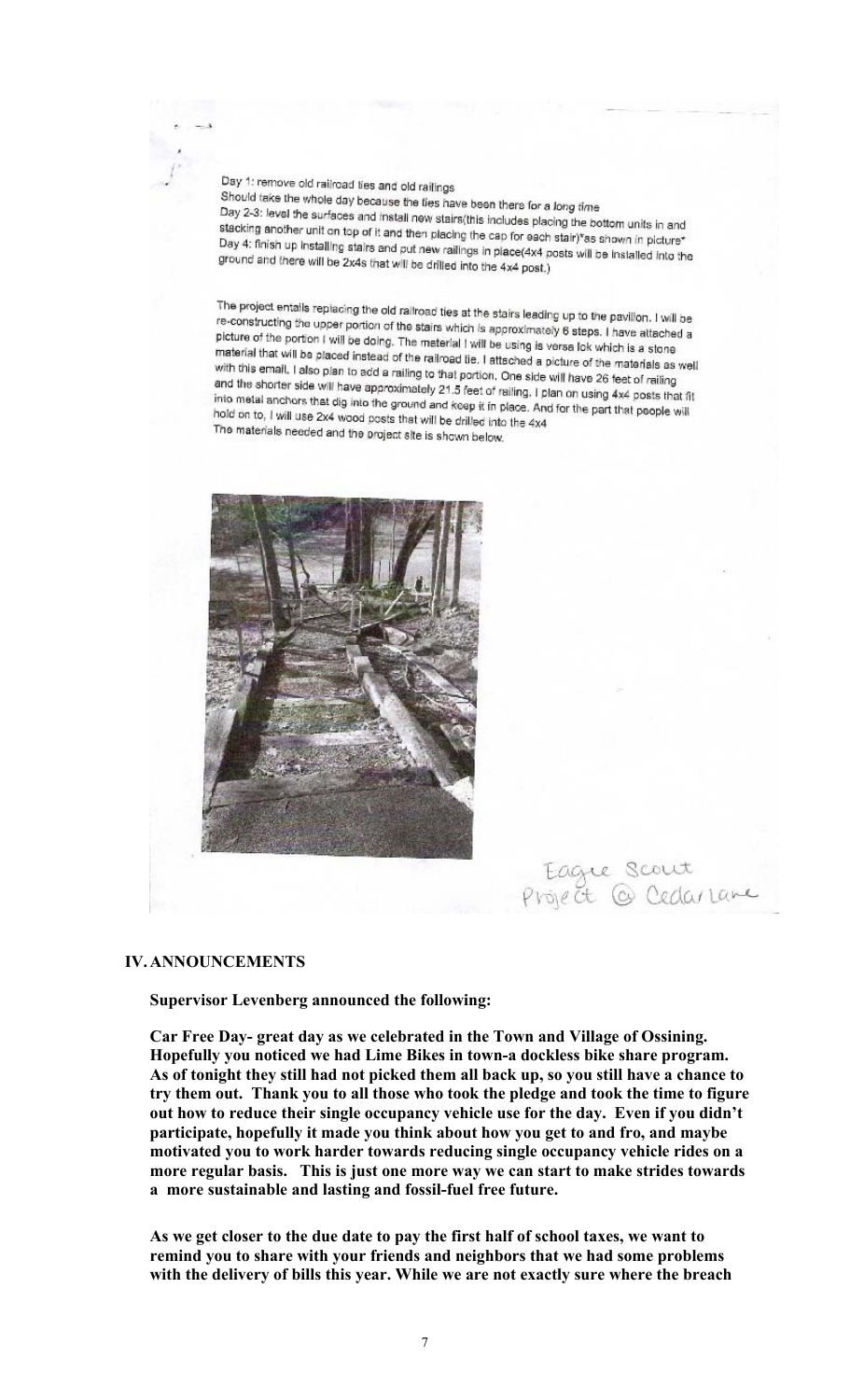**occurred, we know some people did not receive their bills. Unfortunately, the law give us no leeway whatsoever with collections and you still must pay what you owe by September 30th (or this year October 1st since the 30th is a Sunday). The Tax office is happy to print out or email duplicate bills to anyone who did not receive one (or even if you did and want another one, they can help with that a well!) since we have been hearing from quite a few folks that they did not receive their 2018/2019 school tax bill, which was mailed on August 21st. Our Receiver, Holly Perlowitz, and staff Patti and Martha, have been doing an exemplary job of helping folks who need their bills re-printed, and I want to thank them wholeheartedly for stepping up for our taxpayers.**

**On Friday, we learned that a problem we thought our highway guys had nipped in the bud needed some more tending to. On Wednesday, one of our men was taking a truck out to pick up gravel-- shortly after leaving the Town Highway Department and pulling onto Route 9A, he noticed the truck was smoking. He immediately pulled over and off the road into Parkway Drive in Briarcliff and got out to observe the problem-- hot red liquid was coming out of the truck, which he believed to be radiator fluid. He called it into the Town Mechanic, who confirmed from his description that it was radiator fluid and advised him to drive back to the shop as long as it wasn't overheating, which it was not. Upon arrival, the mechanic inspected the truck and discerned that it, in fact, was hydraulic oil, and the Highway staff quickly dispersed to remediate the liquid that had spilled, while also notifying the Village of Briarcliff and Westchester County. In addition to laying down oilabsorbent pads and Quick Dry materials and sand, the materials were swept up by the Village of Briarcliff who came to help. The County gave us the thumbs up for remediation. Unfortunately, NYS DEC did not feel the same way, and on Friday, they required that we call in a company who needed to hand remove some soil that may have been impacted, as well as doing additional absorbing and scrubbing to remove any additional residue that was left from the spill. We are glad to be able to have now taken care of this situation according to the State's requirements.**

**Also last week, we hosted a meeting with the Village of Ossining, Assemblywoman Sandy Galef, and Westchester County Legislator Catherine Borgia to discuss plans for Organ Donor Enrollment Day on October 10th. While New York State is the 4th fastest growing state in organ donor registration, we are still LAST in the nation in terms of the number of registered donors. As we have done for the past two years, we are once again registered with LiveOnNY as Team Ossining and are hoping that by partnering with some of the bigger employers in the area we can really make a dent, locally, in increasing our registration numbers. We have interest from Open Door, Sing Sing Correctional Facility, Ossining Public Library, Ossining School District, Ossining Children's Center, Greater Ossining Chamber of Commerce, The Elks Lodge, and we anticipate a few more, and with the help of volunteers from Transplant Support Organization (TSO) and LiveOnNY, and you YOU we know we will see a big jump. We will share more info as well as how to register on line as we get closer to the big day.**

**We also learned that just because the IRS has come out with an opinion on the State allowing Charitable Trusts to be set up in an effort to offset the debilitating change in deductibility of property taxes, we are not ready to give up. There is work underway at the state level to defend the Charitable Trust as a viable donation that should not be considered any differently, even if it is used to offset a property tax bill, than a regular donation made to a municipality or school district which is fully tax deductible. We will be sharing more information with you about this too at our next work session as we work to partner with other municipalities and school districts in New York State to pursue options to help our taxpayers.** 

**We are nearing the end of the month and have already started seeing signs of Halloween popping up in stores, and on farms. If you haven't yet gotten your tickets to the Haunted Hayride on Friday and Saturday, October 26th and 27th, hurry, tickets are going fast. Tickets are discounted if you order them on line in advance of the event. Also if you have a ghoulish side and want to participate in this year's fun at Cedar Lane Park, please sign up to volunteer. Both can be done on the**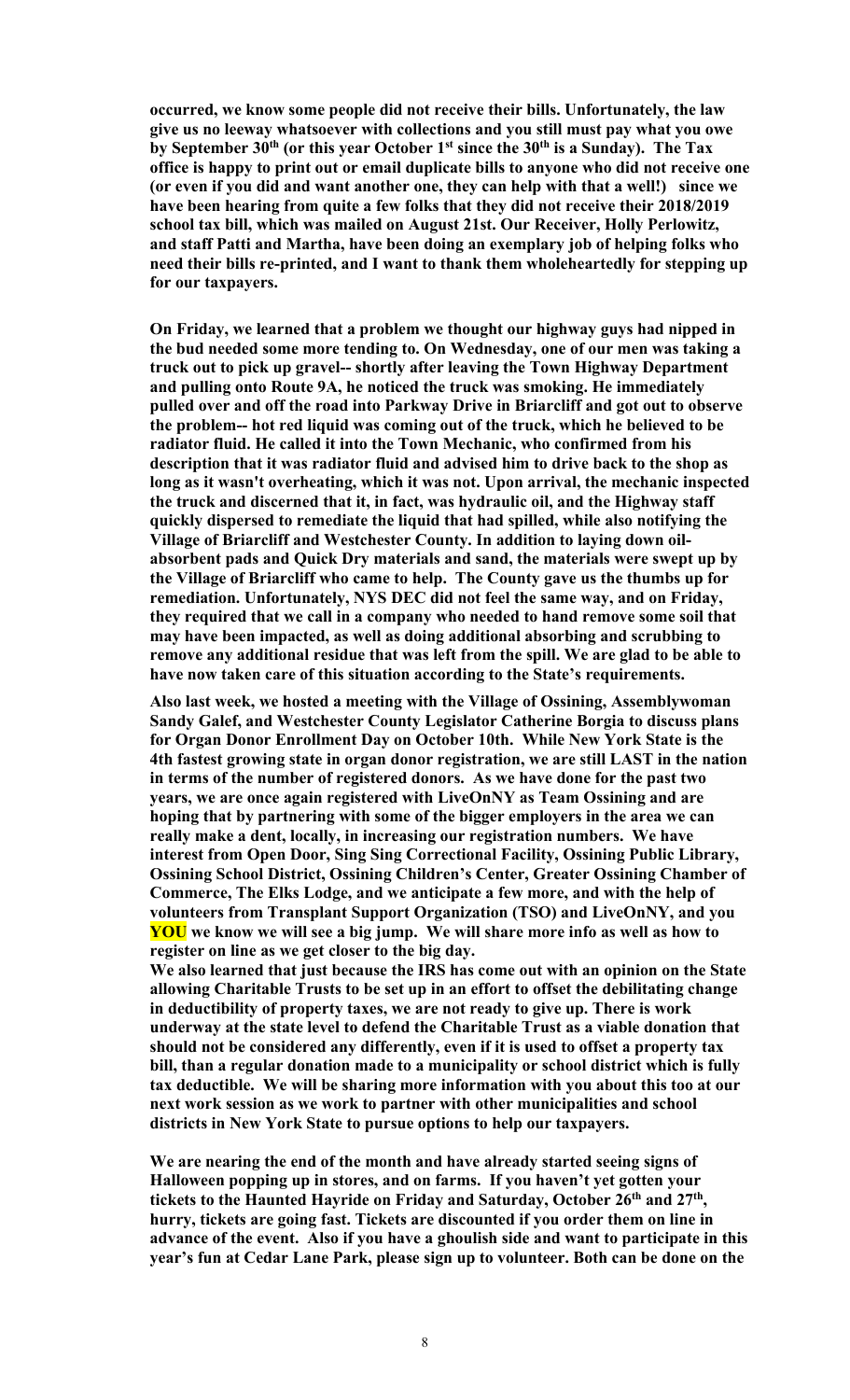**Forest of Fear's website forestofears.org, or you can email our resident ghoul, Ms. Fern Quezada at fofasstdirectors@gmail.com.** 

**I want to broach a topic that you have heard about many times from other folks sitting in these seats. As many of you know, over the years, numerous discussions have taken place – both formally and informally – about streamlining government inside the Town of Ossining, given that we have two villages with separate governments, an umbrella-like Town government, and many services from all entities that offer at least the perception of redundancy or, to be kind, 'overlap.' This is not to mention the school districts, fire departments, libraries, and related entities, none of which are the subject of this effort.** 

**It's not necessary to recount all of the discussions of the past. The fact is that 'talk' about streamlining services has actually translated into action in the Town of Ossining. The Town's police department was dissolved some years ago, plus a consolidated Town Court is now in existence for Ossining, and we share so many services on all levels. Multiple studies and grant submissions have been exercised over the years. Clearly, our history is one of focus on making ourselves more efficient, but our job is not over.** 

**Tonight, I want to highlight the fact that the Town of Ossining, joined by the Village of Ossining, applied to the Department of State last August for grant funding under the Municipal Restructuring Fund (MRF) program to help us address** *possible* **additional efficiencies in our operating budgets to save taxpayers money by streamlining services through a number of different strategies. The efforts identified in the grant application primarily concern consolidation of Highway Department services, but also include consolidation of Parks services.** 

**While our application was made with the knowledge and participation of the Village -- because some of the future concepts would include a partnership with the Village - this first phase of what we are calling Project Forward! only concerns Town of Ossining services, and not those of any other entity, including the villages within the town.** 

**In early 2018 we were notified that we had been approved for the first phase of our work through an award of \$22,445. We then set out to secure the services of a consultant who could help us through the community engagement process.** 

**So the next step is to draw your attention to the effort. We have a website– www.projectforwardtoo.com – and a survey in both English and Spanish. Our goal is to have all of you in our community become acquainted with everything on the site and take the survey so that we can get a feel for your reaction to a couple of conceptual plans about how we might continue our efforts to streamline government operations.** 

**We are doing all we can to get this into the hands of our residents—that means you. This includes:** 

- **a postcard mailed to all homes**
- **links on our website and Town Facebook page**
- **press releases to local and regional media**
- **email messages to all who have signed up for the Town's email blasts**

**Look out for a postcard with the words Project Forward on them coming to your mailbox! Please know we are interested in hearing from you about how you think we can move forward in this effort. Hence the name Project Forward! We welcome everyone's participation.** 

**Councilmember Shaw announced that the Ossining Food Pantry will be having its 30th annual celebration on Sunday, September 30th from 4:00 p.m.-7:00 p.m. to purchase tickets, please visit www.ossiningfoodpantry.org**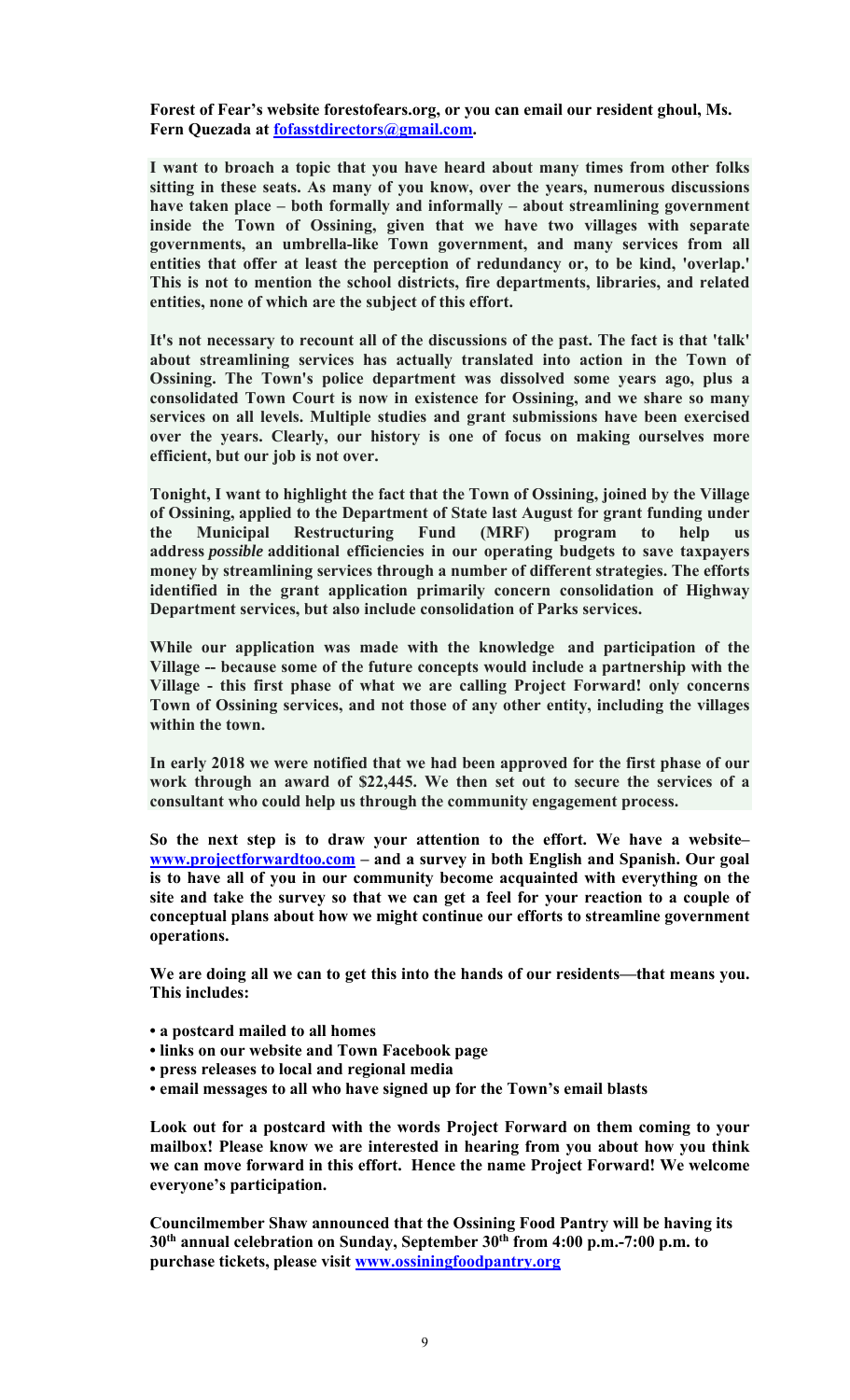### **V. LIAISON REPORTS**

**Councilmember Feldman announced that she attended Senate Hook & Ladder's ceremony for James Ryan Sr. for reaching his 50 years of service.** 

### **VI.DEPARTMENTAL REPORTS**

### **VII.BOARD RESOLUTIONS**

# **A. Approval of Minutes-Regular Meeting**

**Councilmember D'Attore moved and it was seconded by Councilmember Feldman that the following resolution be approved.** 

**Resolved, that the Town Board of the Town of Ossining hereby approves the September 12, 2018 minutes of the Regular Meeting as presented.**

 **Motion Carried: Unanimously** 

# **B. Approval of Voucher Detail Report**

**Councilmember Wilcher moved and it was seconded by Councilmember D'Attore that the following resolution be approved.** 

**Resolved, that the Town Board hereby approves the Voucher Detail Report dated September 25, 2018 in the amount of \$914,649.28.** 

 **Motion Carried: Unanimously** 

# **C. Termination: Town Parks Department**

**Councilmember Wilcher moved and it was seconded by Councilmember Shaw that the following resolution be approved.** 

**BE IT RESOLVED, that, upon the recommendation of the Town Supervisor, the Ossining Town Board hereby terminates the employment of Steven White for just cause, effective September 25th, 2018, pursuant to Article XIV of the collective bargaining agreement between the Town of Ossining and the International Brotherhood of Teamsters, Local 456, I.B.T.** 

 **Motion Carried: Unanimously** 

# **D. Acceptance of Donation: 1984 Freedom 21 Sailboat**

**Councilmember Feldman moved and it was seconded by Councilmember Wilcher that the following resolution be approved.** 

**The Town Board of the Town of Ossining hereby accepts, with thanks, Andrew and Stacey Farber's donation of a 21 ft. 1984 Freedom 21 sailboat with Mercury 6HP engine, valued at approximately \$4,790, for use by the Ossining Recreation Department Community Sailing Program.** 

**Supervisor Levenberg stated that she was lucky enough to have a chance to go out for a sail on this boat with Andrew and Stacey as well as Joe Clarke who runs our Community Sailing Program, and Councilwoman Liz Feldman. Even I was able to sail it! It is a lovely, easy to sail boat. We are very grateful to the Farber's for their generous donation, which will help us get our sailing program back on track in 2019, after our two boats (which were also donations) were damaged in one of the storms back in March.** 

 **Motion Carried: Unanimously**